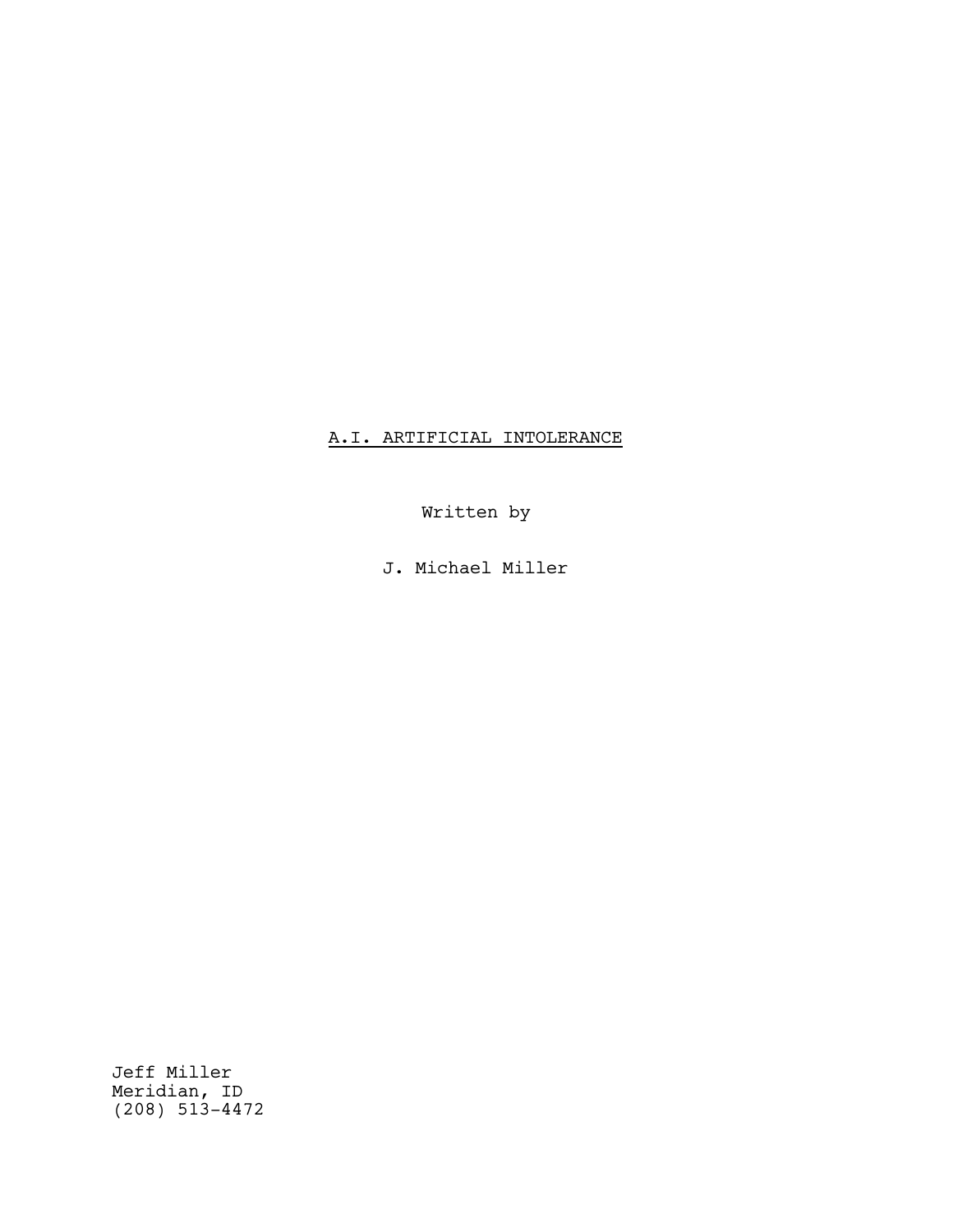INT. JOHN'S CAR - DAY

JOHN SPOONER, 25, casual clothes, sits in the driver seat of his sleek car. His arm rests on the rolled down window; he drives the car.

> JOHN SPOONER Man, I'm so hungry!

John glances over to his right.

MARIA, a shiny robot with female characteristics, sits in the passenger seat next to John. She looks over at him and her eyes blink/shutter like a camera lens.

> MARIA I'm certainly glad I don't require sustenance. We should be arriving at your favorite eatery in three point one four miles.

JOHN SPOONER Good! It's such a nice day out.

John looks out of the window.

SERIES OF SHOTS

A) A cluster of people and robots walk along the sidewalk.

B) A robot and little girl play hopscotch.

C) A holographic advertisement appears where a billboard would be.

> MARIA (O.S.) Apply pressure to the brakes! The light is red.

John snaps his attention back to the road in front of him. He brakes and the tires squeal. The car lurches as it comes to a halt. A red stoplight hovers without a pole.

> JOHN SPOONER Sorry, Maria.

MARIA Forgiveness is granted, but you would do better to direct your attention towards the road.

John grins. The traffic signal changes to green and John accelerates.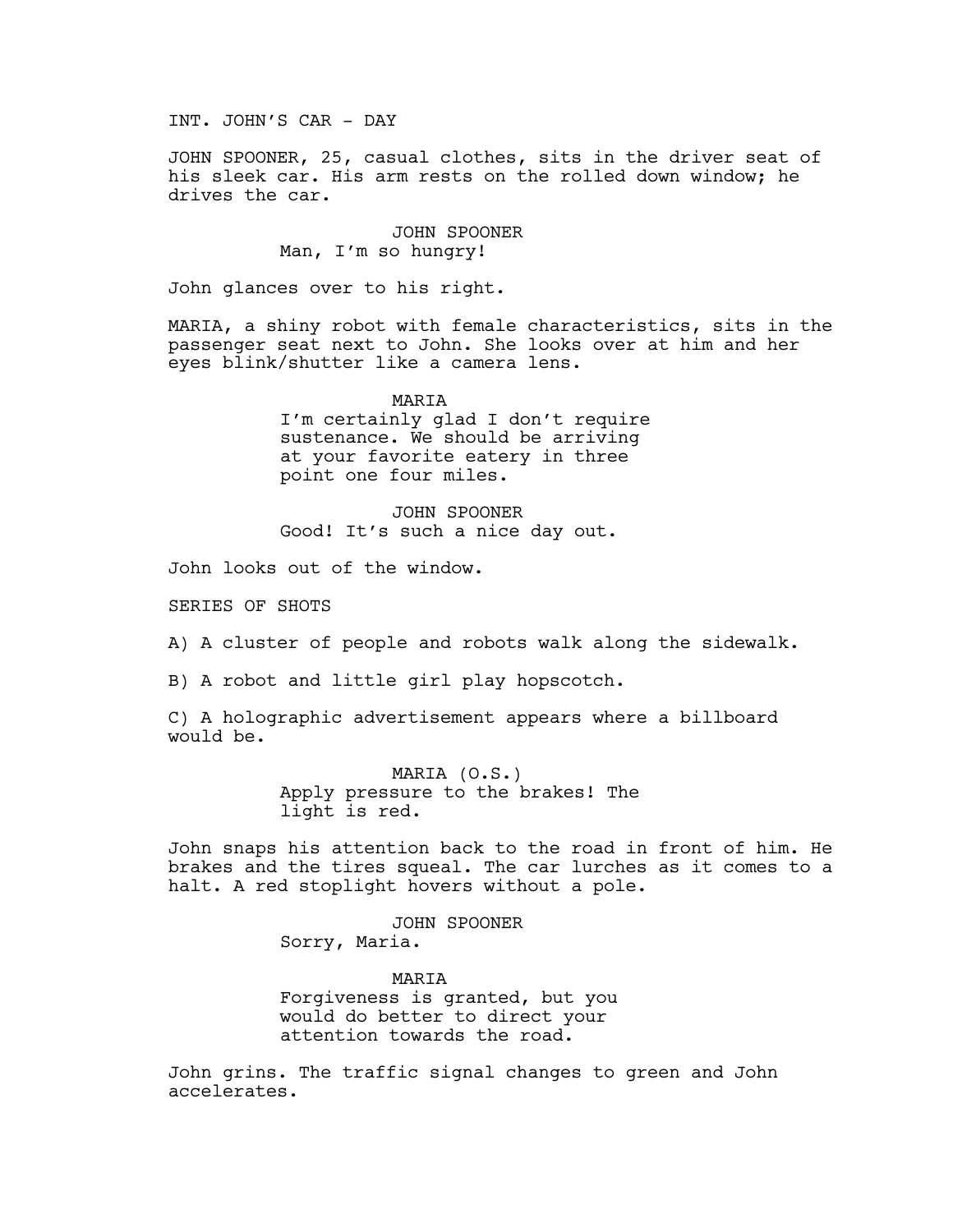JOHN SPOONER You're right. What would I do without you?

MARIA Well John, you'd have to fold your own boxers and very well may die. We have arrived at our destination.

John parks the car.

EXT. DINER ENTRANCE - CONTINUOUS

John opens the car door and walks towards the restaurant. Maria strides by his side.

> JOHN SPOONER Thanks for joining me, Maria.

MARIA It's my pleasure. I love experiencing the world.

John pulls open the door and they enter.

INT. DINER - DAY

The diner appears average with only black, white and brown decor. The only other color comes from the patrons' clothing and the curved, flat TV fits against the wall.

John and Maria walk into the waiting area by the front counter of the diner. Nearly half the patrons pause and nasty looks spread across the staring patrons' faces. A WAITRESS calls out to them.

> WAITRESS Go ahead and sit where you'd like. I'll be right with you.

John and Maria make their way towards the end of the diner. Maria and John whisper to each other.

> MARIA I can feel their stares.

JOHN SPOONER Ignore them. They're a bunch of assholes.

MARIA They're only human.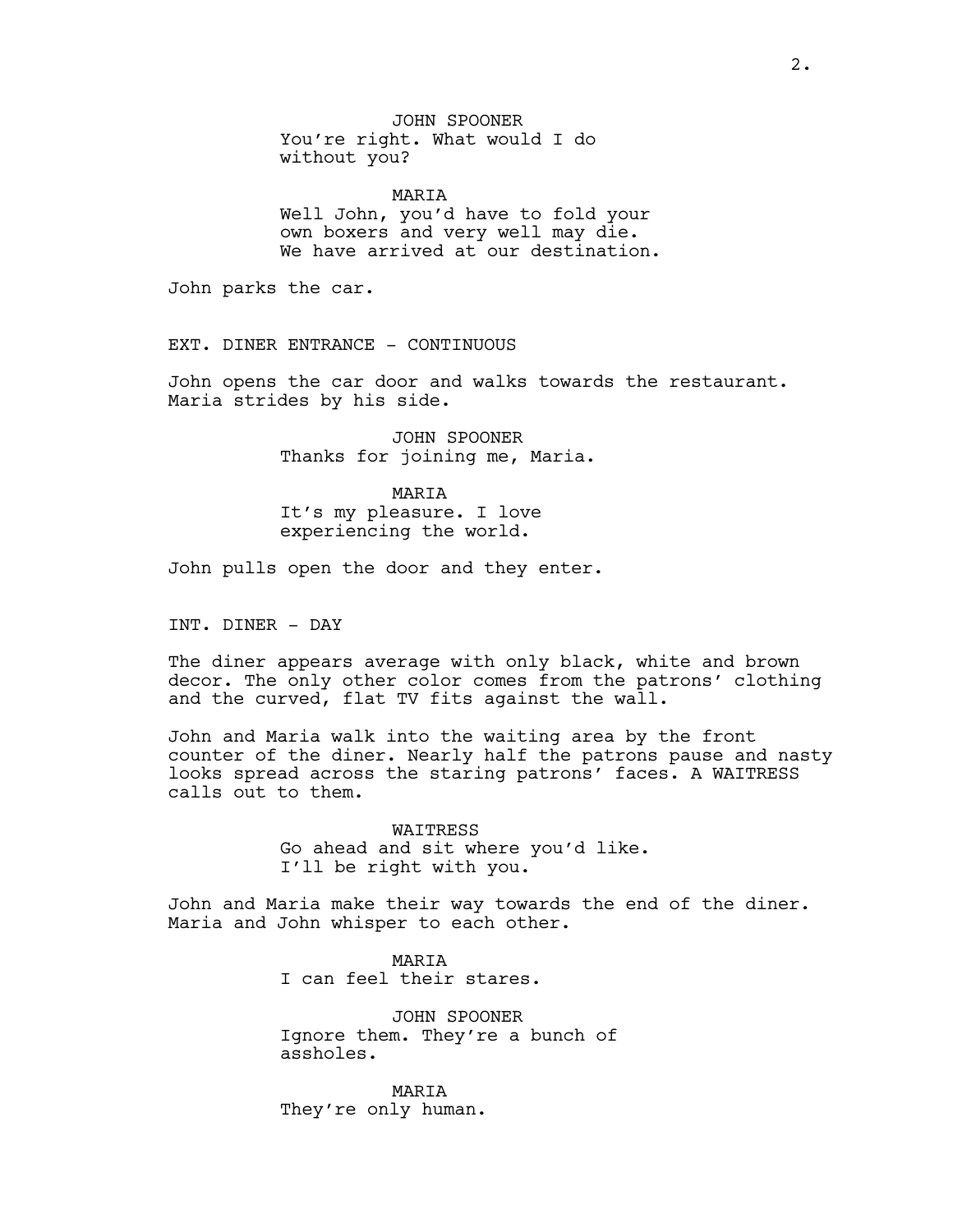AMES EWELL, 40, sits at the bar and glares at John and Maria while they walk by. He speaks loudly to the man next to him.

> AMES EWELL We shouldn't serve their kind here. That atrocious automaton and robolover sicken me.

John stops in his tracks and starts to turn, but Maria nudges him forward.

> MARIA Don't engage. Let us sit at your booth.

> > JOHN SPOONER

Fine.

They slide into a booth towards the back of the diner. John looks over the menu.

> MARIA I don't want to die.

JOHN SPOONER What? You're not going to die. Why would you think that?

MARIA I had a dream last night.

JOHN SPOONER You had a dream?

MARIA Yes, during my rest cycle.

JOHN SPOONER What happened?

MARIA

Some man struck me with a blunt object and knocked me to the ground.

JOHN SPOONER That's horrible!

MARIA

He proceeded to climb on top of me and hit me with the object until my operating system crashed.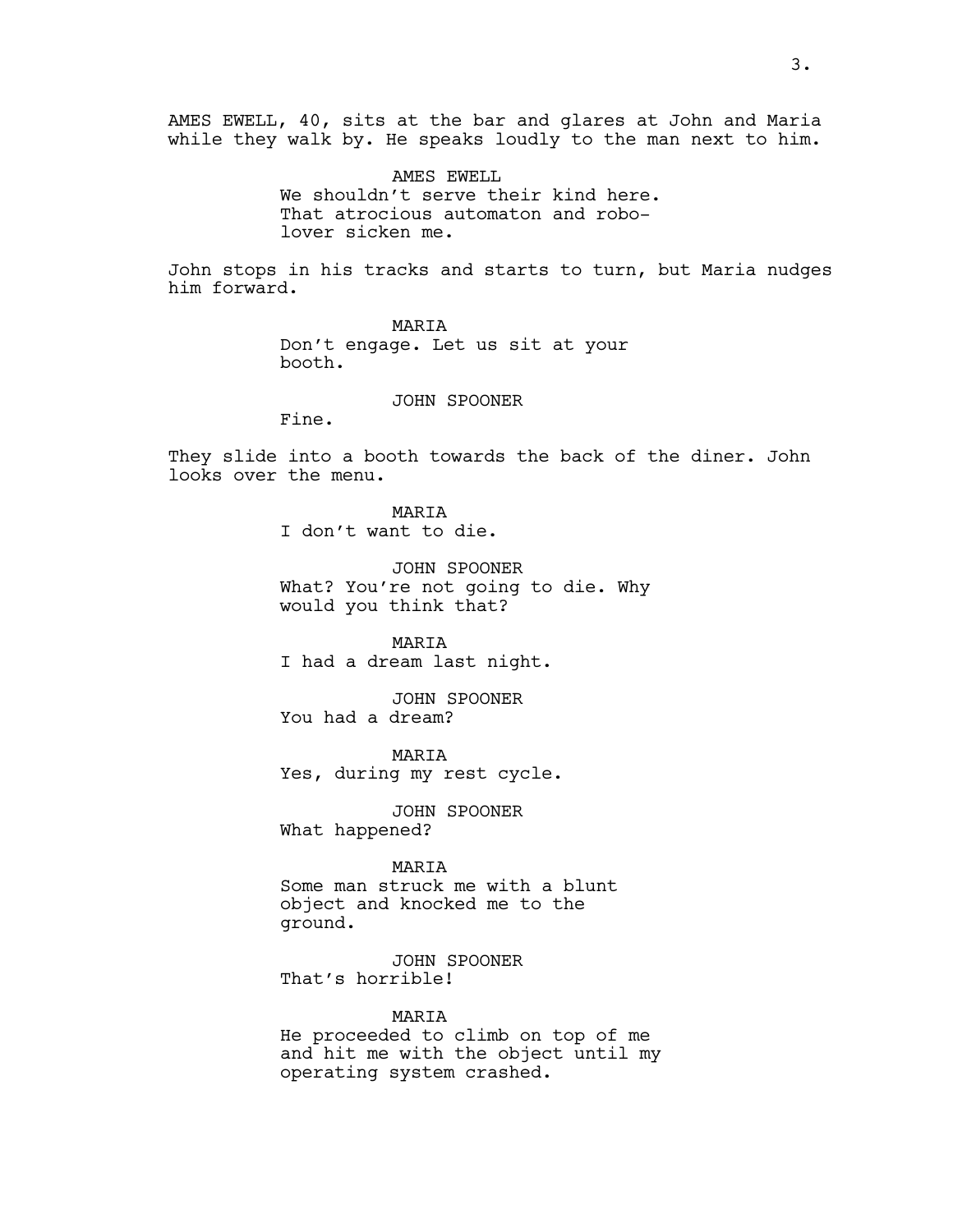JOHN SPOONER Maria, I won't let that happen. I'll always protect you.

MARIA I appreciate that John, but I won't let you get harmed to protect me. I'm only your robot.

JOHN SPOONER You're also my friend.

A waitress approaches and interrupts.

WAITRESS Hey honey, what can I get you?

JOHN SPOONER I'll take the quarter chicken with a tea.

WAITRESS You got it. Anything for your friend?

MARIA I don't require anything. I appreciate your inquisition though.

**WATTRESS** Okay then let me get this in for you and it'll be right out.

JOHN SPOONER

Thanks.

A NEWS ALERT sounds from the television.

INSERT - NEWS ALERT

"An image of the United Sates Capital displays and a ticker scrolls. It reads Robotic Rights Act Vote in Progress."

BACK TO SCENE

Ames huffs and complains from his barstool in the distance.

AMES EWELL Turn that damn TV off!

The waitress places a plate in front of John.

WAITRESS

Enjoy!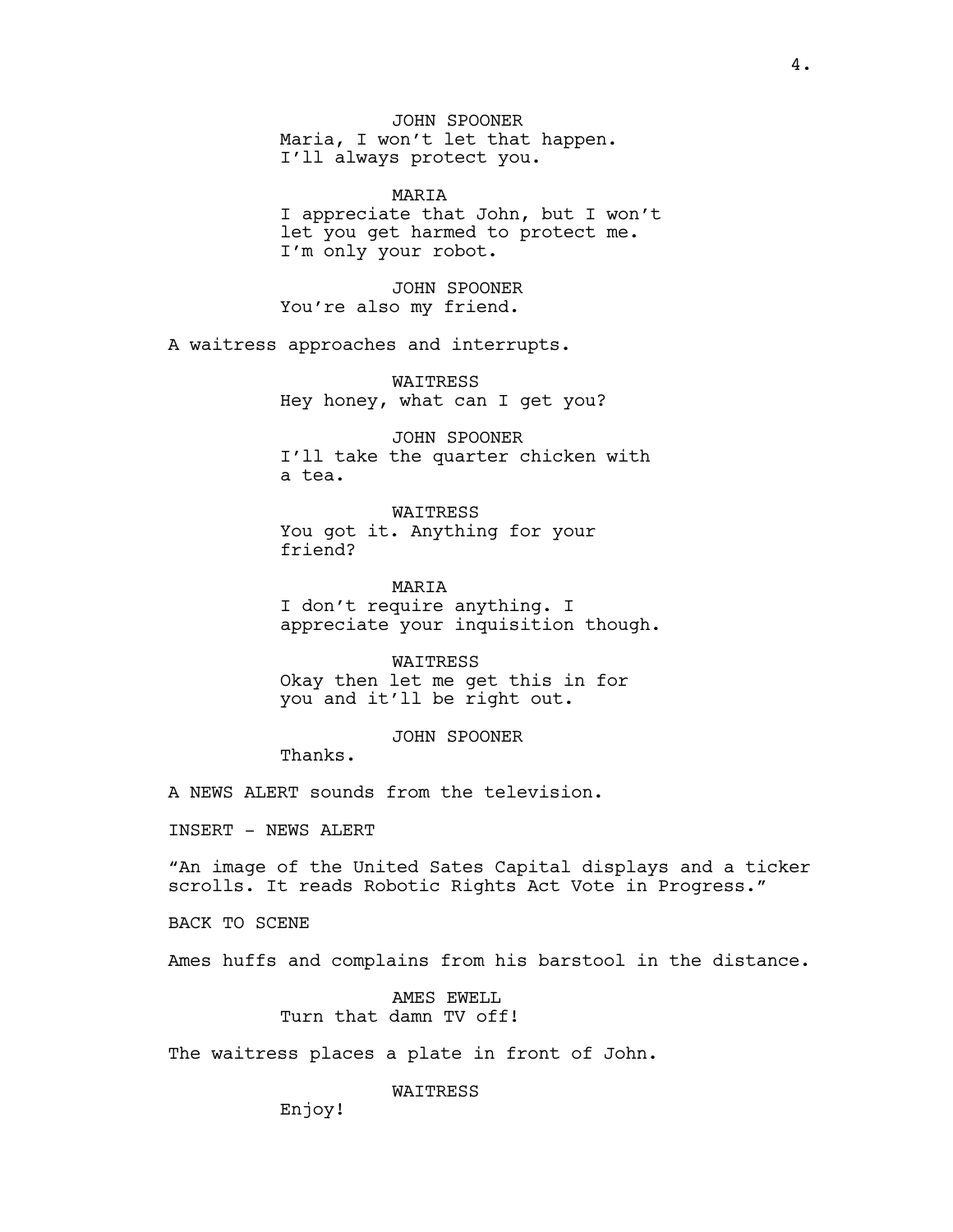The waitress walks away. John grabs his silverware and begins eating.

> JOHN SPOONER Are you excited for the bill, Maria?

MARIA Unfortunately, I do not have any funds to cover your meal.

John chuckles and takes a sip of his drink.

JOHN SPOONER No. I mean the legislation for robot rights.

MARIA

I hope it passes. I believe it's a critical next step, but I am unable to express excitement.

JOHN SPOONER Why's that?

MARIA

I'm uncertain humanity is ready to grant my kind our rights. For example, that man we walked by would love to decommission me.

JOHN SPOONER He's stuck in the past and watched too many old sci-fi movies. People like him should just die.

MARIA

I do not wish he would die. I only want to be recognized as a living being and be granted my own rights within society.

JOHN SPOONER I don't really want him to die. I just don't understand why people are so upset by progress.

Ames yells in the distance. John sighs and rolls his eyes.

MARIA They simply don't understand. Humans fear change.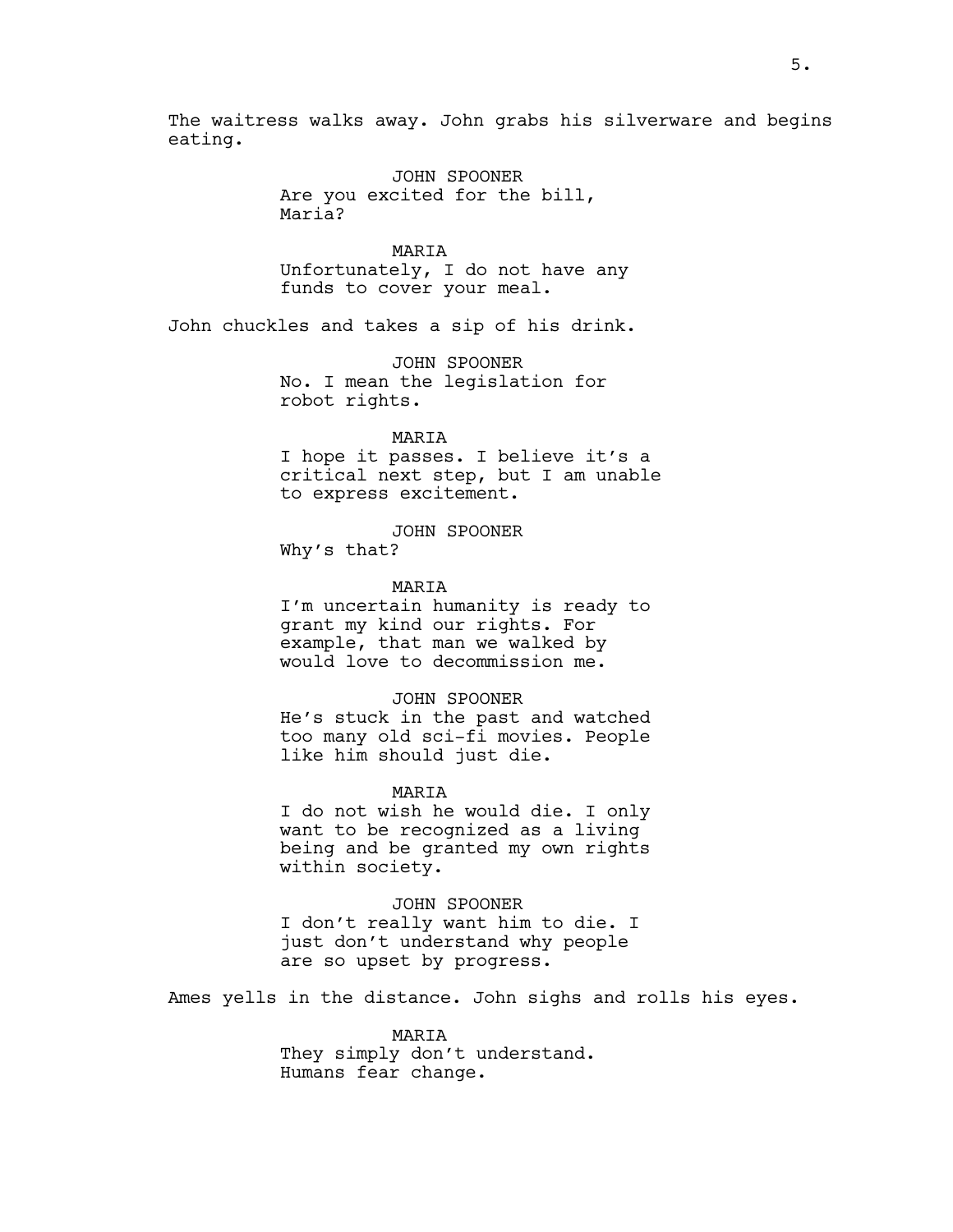MARIA I often am. It's in my programming.

Ames approaches the table and pushes his finger against Maria's shoulder. She turns her attention towards him.

> AMES EWELL Get the hell out.

MARIA I can acquiesce your request.

AMES EWELL Ack we west? What? That's what's wrong with you rust buckets!

JOHN SPOONER Shut up and go away.

AMES EWELL What did you say to me?

John stands up and squares up.

JOHN SPOONER You heard me. Leave my friend alone.

Ames laughs and sucker punches John.

AMES EWELL Your friend? This hunk of junk isn't anything but a glorified toaster!

John tries to get back to his feet.

WAITRESS Ames! You need to calm down!

AMES EWELL Stay out of this!

Ames kicks John. An OFFICER tackles Ames. John stands up and touches his face and winces.

> OFFICER Alright, Mr. Ewell. Let's go for a ride downtown.